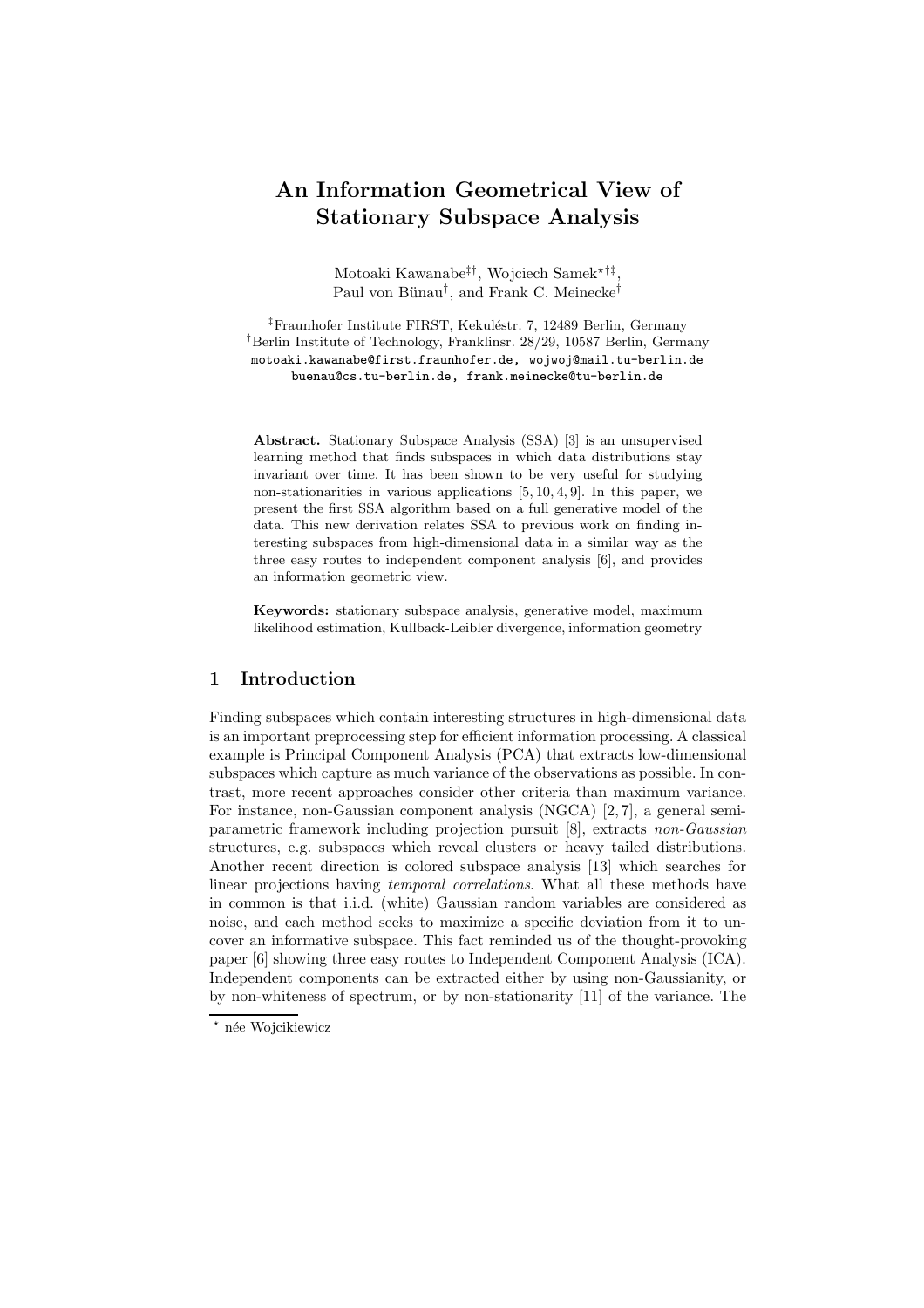goal of this paper is to discuss projection methods corresponding to the third route, i.e. based on finding *non-stationary* structures.

Recently, Bünau et al. [3] proposed a novel technique called Stationary Subspace Analysis (SSA) which finds the low-dimensional projections having stationary distributions from high-dimensional observations. This is an instrumental analysis whenever the observed data is conceivably generated as a mixture of underlying stationary and non-stationary components: a single non-stationary source mixed into the observed signals can make the whole data appear nonstationary; and non-stationary sources with low power can remain hidden among strong stationary components. Uncovering these two groups of sources is therefore a key step towards understanding the data. Stationary Subspace Analysis has been applied successfully to biomedical signal processing [5], Computer Vision [10], high-dimensional change point detection [4] and domain adaptation problems [9].

However, the SSA algorithm [3] is based on finding the stationary sources and does not model the non-stationary components, i.e. unlike [11], the SSA algorithm is not derived from any generative model of the observed data. In this paper, we assume a linear mixing model with uncorrelated stationary and nonstationary sources and compute the maximum likelihood estimators of the projections onto both subspaces. That is, we also explicitly model the non-stationary part. The objective function turns out to be a combination of the original SSA objective and a term which penalizes cross-covariances between the stationary and non-stationary sources.

The remainder of this paper is organized as follows. After explaining our model assumptions in Section 2, we derive the objective function of the maximum likelihood approach in Section 3 and provide a geometrical illustration. Then, we present the results of the numerical simulations in Section 4.

# 2 Block Gaussian Model for SSA

In the SSA model  $[3]$ , we assume that the system of interest consists of d stationary source signals  $\mathbf{s}^{\mathfrak{s}}(t) = [s_1(t), s_2(t), \dots, s_d(t)]^{\top}$  (called  $\mathfrak{s}$ -sources) and D – d non-stationary source signals  $\mathbf{s}^{n}(t) = [s_{d+1}(t), s_{d+2}(t), \ldots, s_D(t)]^{\top}$  (also nsources) where the observed signals  $x(t)$  are a linear superposition of the sources,

$$
\mathbf{x}(t) = A\,\mathbf{s}(t) = \begin{bmatrix} A^{\mathfrak{s}} \ A^{\mathfrak{n}} \end{bmatrix} \begin{bmatrix} \mathbf{s}^{\mathfrak{s}}(t) \\ \mathbf{s}^{\mathfrak{n}}(t) \end{bmatrix},\tag{1}
$$

and A is an invertible matrix. Note that we do *not* assume that the sources  $s(t)$ are independent. We refer to the spaces spanned by  $A^{\mathfrak{s}}$  and  $A^{\mathfrak{n}}$  as the  $\mathfrak{s}$ - and n-space respectively. The goal is to factorize the observed signals  $x(t)$  according to Eq. (1), i.e. to find a linear transformation  $\hat{A}^{-1}$  that separates the s-sources from the  $\mathfrak n$ -sources. Given this model, the  $\mathfrak s$ -sources and the  $\mathfrak n$ -space are uniquely identifiable whereas the n-sources and the s-space are not (see [3] for details).

In order to invert the mixing of stationary and non-stationary sources, we divide the time series  $x(t)$  of length T into L epochs defined by the index sets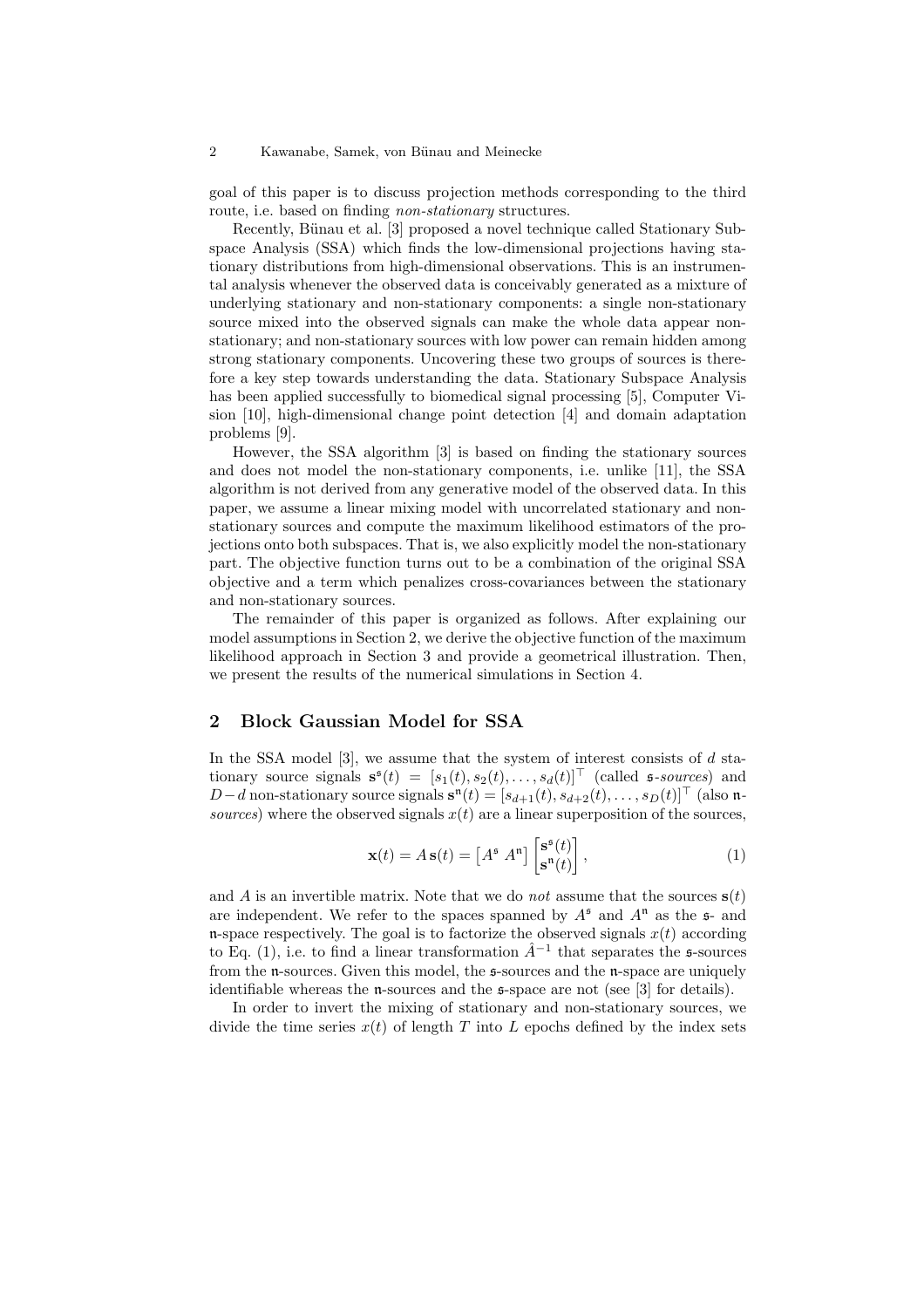$\mathcal{T}_1, \ldots, \mathcal{T}_L$ . Even though the SSA model includes both the stationary and the non-stationary sources, the SSA algorithm [3] optimizes only the stationarity of the estimated stationary sources and does not optimize the non-stationary source estimates: the approach is to find the projection such that the difference between the mean and covariance in each epoch is identical to the average mean and covariance over all epochs.

In this paper, we derive a maximum likelihood estimator for the SSA model under the following additional assumptions.

- The sources s are independent in time.
- The s-sources  $s^s$  are drawn from a d-dimensional Gaussian  $\mathcal{N}(\mu^s, \Sigma^s)$ , which is constant in time
- In each epoch  $\ell$ , the n-sources s<sup>n</sup> are drawn from a  $(D d)$ -dimensional Gaussian  $\mathcal{N}(\mu_{\ell}^{\mathfrak{n}}, \Sigma_{\ell}^{\mathfrak{n}})$ , i.e. their distribution varies over epochs
- The  $\mathfrak{s}$  and  $\mathfrak{n}$ -sources are group-wise uncorrelated.

Thus the true distribution of the observed signals  $\mathbf{x}(t)$  in epoch  $\ell$  is  $\mathcal{N}(\mathbf{m}_{\ell}, R_{\ell})$ , where  $\mathbf{m}_{\ell} = A \boldsymbol{\mu}_{\ell}, R_{\ell} = A \Sigma_{\ell} A^{\top}$  and

$$
\mu_{\ell} = \begin{bmatrix} \mu^{\mathfrak{s}} \\ \mu_{\ell}^{\mathfrak{n}} \end{bmatrix}, \qquad \Sigma_{\ell} = \begin{bmatrix} \Sigma^{\mathfrak{s}} & 0 \\ 0 & \Sigma_{\ell}^{\mathfrak{n}} \end{bmatrix}.
$$
 (2)

The unknown parameters of the model are the mixing matrix A, the mean and covariance of the s-sources  $(\mu^{\mathfrak{s}}, \Sigma^{\mathfrak{s}})$  and those of the n-sources  $\{(\mu_{\ell}^{\mathfrak{n}}, \Sigma_{\ell}^{\mathfrak{n}})\}_{\ell=1}^{L}$ .

# 3 Maximum Likelihood and its Information Geometric Interpretation

In this section, we derive the objective function of the maximum likelihood SSA (MLSSA). Under the block Gaussian model, the negative log likelihood to be minimized becomes

$$
\mathcal{L}_{\text{ML}} = -\sum_{\ell=1}^{L} \sum_{t \in \mathcal{T}_{\ell}} \log p(\mathbf{x}(t) | A, \boldsymbol{\mu}^{\mathfrak{s}}, \boldsymbol{\mu}_{\ell}^{\mathfrak{n}}, \Sigma^{\mathfrak{s}}, \Sigma_{\ell}^{\mathfrak{n}})
$$
  
=  $T \log |\det A| + \frac{TD}{2} \log 2\pi + \frac{1}{2} \sum_{\ell=1}^{L} \sum_{t \in \mathcal{T}_{\ell}} \left[ \log \det \Sigma_{\ell} + \text{Tr} \left\{ \Sigma_{\ell}^{-1} A^{-1} (\mathbf{x}(t) - \mathbf{m}_{\ell}) (\mathbf{x}(t) - \mathbf{m}_{\ell})^{\top} A^{-\top} \right\} \right].$  (3)

It is known that the maximum likelihood estimation can be regarded as the minimum Kullback-Leibler-divergence (KLD) projection [1]. Let

$$
\overline{\mathbf{x}}_{\ell} = \frac{1}{|\mathcal{T}_{\ell}|} \sum_{t \in \mathcal{T}_{\ell}} \mathbf{x}(t), \qquad \widehat{R}_{\ell} = \frac{1}{|\mathcal{T}_{\ell}|} \sum_{t \in \mathcal{T}_{\ell}} (\mathbf{x}(t) - \overline{\mathbf{x}}_{\ell}) (\mathbf{x}(t) - \overline{\mathbf{x}}_{\ell})^{\top} \qquad (4)
$$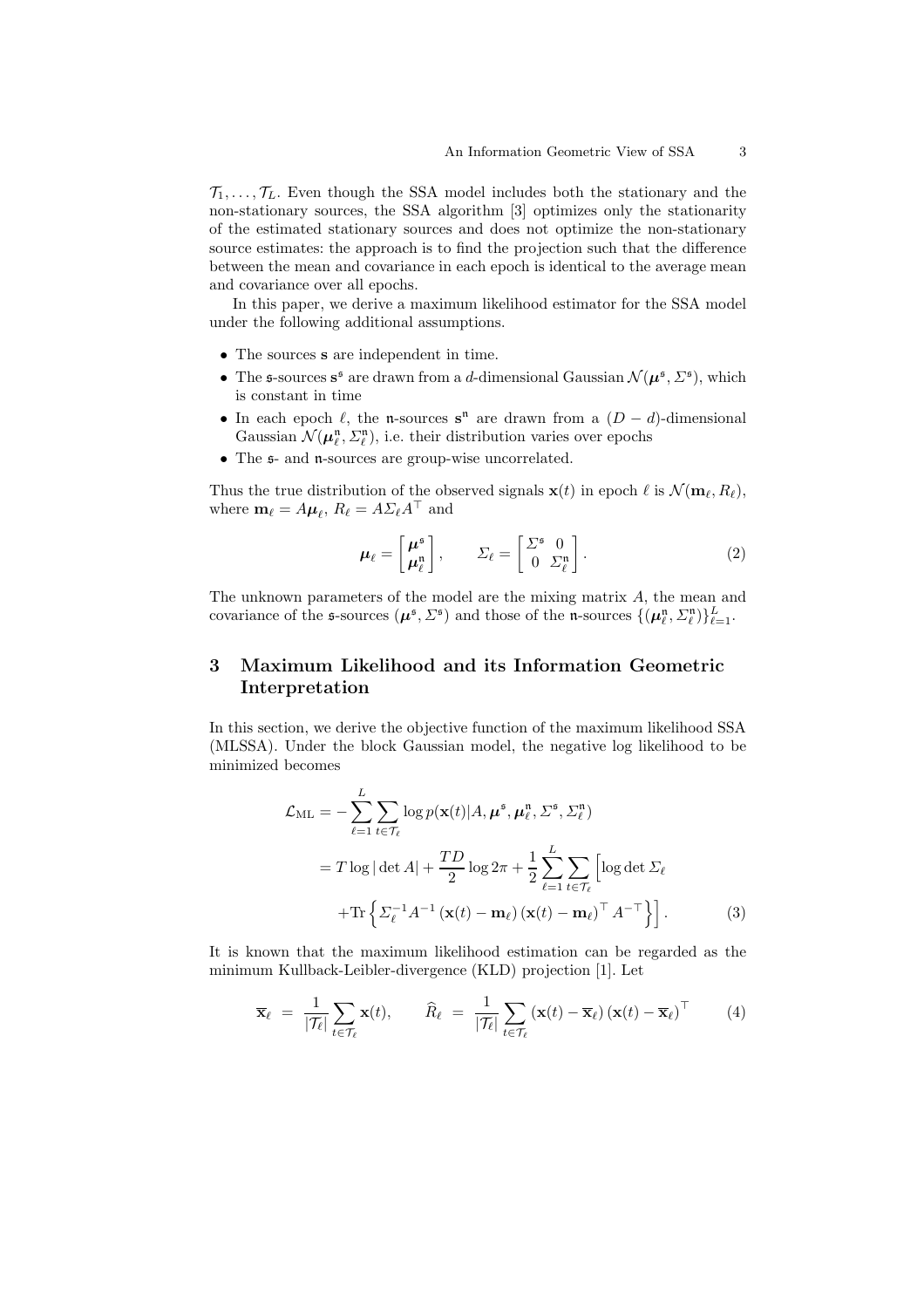be the sample mean and covariance of the  $\ell$ -th chunk, where  $|\mathcal{T}_{\ell}|$  denotes its length. Indeed, the likelihood  $\mathcal{L}_{ML}$  can be expressed as

$$
\mathcal{L}_{\mathrm{ML}} = \sum_{\ell=1}^{L} |\mathcal{T}_{\ell}| D_{\mathrm{KL}} \left[ \mathcal{N}(\overline{\mathbf{x}}_{\ell}, \widehat{R}_{\ell}) \middle\| \mathcal{N}(\mathbf{m}_{\ell}, R_{\ell}) \right] + \text{const.}
$$
 (5)

In the following, we derive the estimators of the moment parameters explicitly as functions of the mixing matrix A which leads to an objective function for estimating A. Since the KL-divergence is invariant under linear transformations, the divergence between the two distributions of the observation  $x$  is equal to that between the corresponding distributions of the sources  $\mathbf{s} = A^{-1}\mathbf{x}$ , i.e.

$$
D_{\text{KL}}\left[\mathcal{N}(\overline{\mathbf{x}}_{\ell}, \widehat{R}_{\ell}) \middle\| \mathcal{N}(\mathbf{m}_{\ell}, R_{\ell})\right] = D_{\text{KL}}\left[\mathcal{N}(A^{-1}\overline{\mathbf{x}}_{\ell}, A^{-1}\widehat{R}_{\ell}A^{-\top}) \middle\| \mathcal{N}(\boldsymbol{\mu}_{\ell}, \Sigma_{\ell})\right].
$$
 (6)

The central idea of this paper is to regard the KL-divergence as a distance measure in the space of Gaussian probability distributions, which leads to an information geometric viewpoint of the SSA objective. The divergence in Equation (6) is the distance between the empirical distribution of the demixed signals and the true underlying sources. According to our assumption the true model lies on a manifold  $M$  defined by Equation (2), i.e.

$$
\mathcal{M} := \left\{ N(\boldsymbol{\mu}, \boldsymbol{\Sigma}) \middle| \boldsymbol{\Sigma} = \begin{bmatrix} \boldsymbol{\Sigma}^{\mathfrak{s}} & 0 \\ 0 & \boldsymbol{\Sigma}^{\mathfrak{n}} \end{bmatrix} \right\}.
$$
\n<sup>(7)</sup>

Therefore it is convenient to split the divergence (6) into the following two parts,

1. an orthogonal projection  $D_1$  onto the manifold  $\mathcal{M}$ ,

$$
D_1 = D_{\mathrm{KL}}\left[\mathcal{N}(A^{-1}\overline{\mathbf{x}}_{\ell}, A^{-1}\widehat{R}_{\ell}A^{-\top}) \middle\| \mathcal{N}(\widetilde{\boldsymbol{\mu}}_{\ell}, \widetilde{\Sigma}_{\ell})\right],
$$

2. and a component  $D_2$  in the manifold,

$$
D_2 = D_{\mathrm{KL}}\left[\mathcal{N}(\widetilde{\boldsymbol{\mu}}_\ell, \widetilde{\Sigma}_\ell) \middle\| \mathcal{N}(\boldsymbol{\mu}_\ell, \Sigma_\ell)\right].
$$

This decomposition is illustrated in Figure 1. It is also known as the generalized pythagorean theorem in information geometry [1]. The orthogonal projection onto the manifold  $\mathcal M$  is given by

$$
\widetilde{\boldsymbol{\mu}}_{\ell} = \begin{bmatrix} \widetilde{\boldsymbol{\mu}}_{\ell}^{\mathfrak{s}} \\ \widetilde{\boldsymbol{\mu}}_{\ell}^{\mathfrak{n}} \end{bmatrix} = \begin{bmatrix} \left( A^{-1} \right)^{\mathfrak{s}} \overline{\mathbf{x}}_{\ell} \\ \left( A^{-1} \right)^{\mathfrak{n}} \overline{\mathbf{x}}_{\ell} \end{bmatrix} = A^{-1} \overline{\mathbf{x}}_{\ell},\tag{8}
$$

$$
\widetilde{\Sigma}_{\ell} = \begin{bmatrix} \widetilde{\Sigma}_{\ell}^{\mathfrak{s}} & 0 \\ 0 & \widetilde{\Sigma}_{\ell}^{\mathfrak{n}} \end{bmatrix} = \begin{bmatrix} \left(A^{-1}\right)^{\mathfrak{s}} \widehat{R}_{\ell} \left\{ \left(A^{-1}\right)^{\mathfrak{s}} \right\}^{\top} & 0 \\ 0 & \left(A^{-1}\right)^{\mathfrak{n}} \widehat{R}_{\ell} \left\{ \left(A^{-1}\right)^{\mathfrak{n}} \right\}^{\top} \end{bmatrix}, \quad (9)
$$

where  $(A^{-1})^5$  and  $(A^{-1})^n$  are the projection matrices to the stationary and non-stationary sources respectively. The projection onto the manifold  $M$  does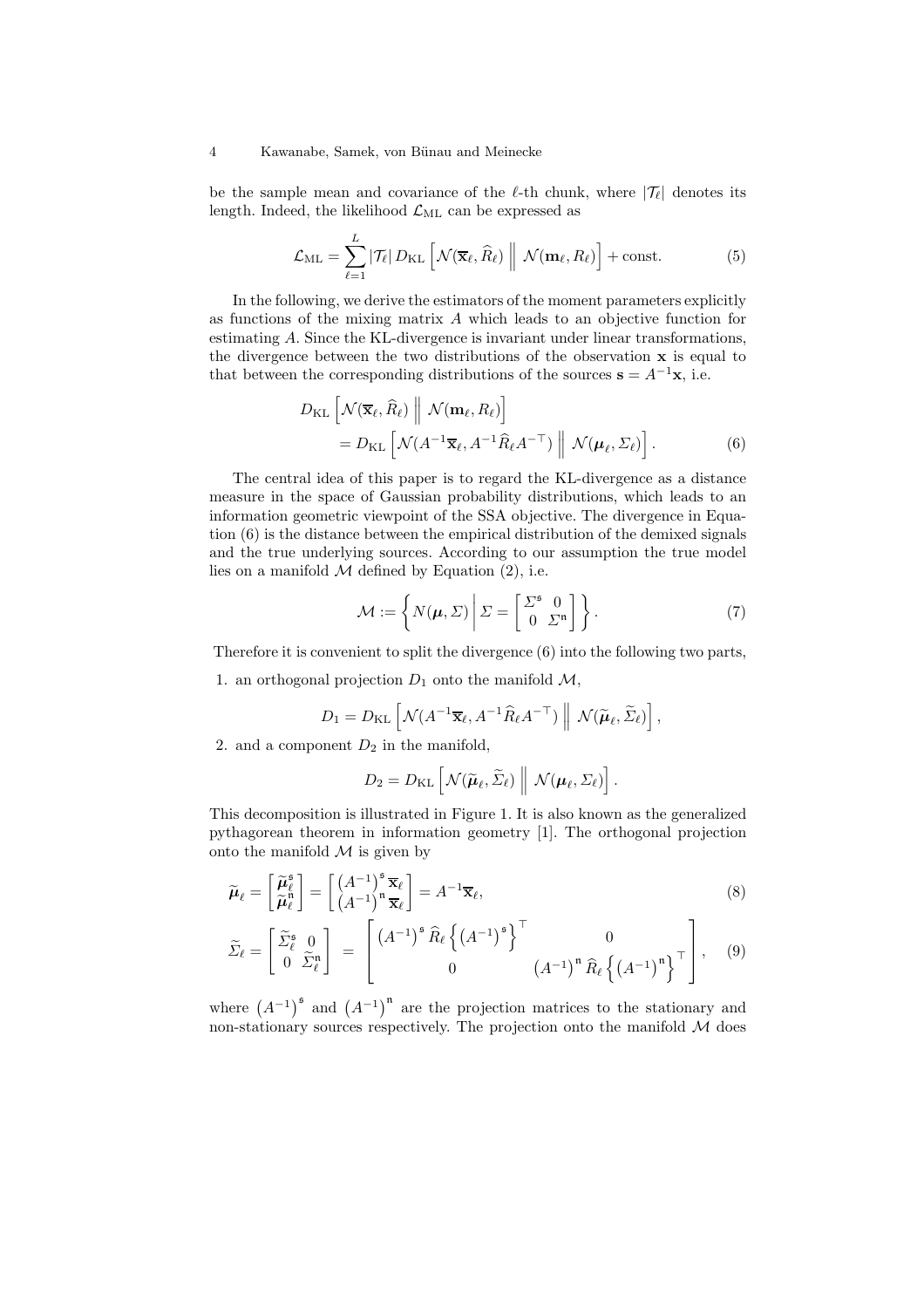

Fig. 1. A geometrical view of the divergence decomposition. The divergence  $D_1$  corresponds to the orthogonal projection onto the manifold of models and  $D_2$  is the divergence on the manifold, which can be further decomposed according to the block diagonal structure of the source covariance matrix.

not affect the mean, it merely sets the off diagonal blocks of the covariance matrix to zero. Conversely, on the manifold  $M$ , only the diagonal blocks vary, thus the above projection is orthogonal w.r.t. the Fisher information matrix. For more details, see [1]. Since on  $M$  the stationary and non-stationary sources are independent by definition, we can further decompose the distance  $D_2$  from  $\mathcal{N}(\widetilde{\boldsymbol{\mu}}_{\ell}, \Sigma_{\ell})$  to the true distribution  $\mathcal{N}(\boldsymbol{\mu}_{\ell}, \Sigma_{\ell})$  into two independent parts,

$$
D_2 = D_2^{\mathfrak{s}} + D_2^{\mathfrak{n}} = D_{\mathrm{KL}} \left[ \mathcal{N}(\widetilde{\boldsymbol{\mu}}_{\ell}^{\mathfrak{s}}, \widetilde{\Sigma}_{\ell}^{\mathfrak{s}}) \ \middle\vert \ \mathcal{N}(\boldsymbol{\mu}^{\mathfrak{s}}, \Sigma^{\mathfrak{s}}) \right] + D_{\mathrm{KL}} \left[ \mathcal{N}(\widetilde{\boldsymbol{\mu}}_{\ell}^{\mathfrak{n}}, \widetilde{\Sigma}_{\ell}^{\mathfrak{n}}) \ \middle\vert \ \mathcal{N}(\boldsymbol{\mu}_{\ell}^{\mathfrak{n}}, \Sigma_{\ell}^{\mathfrak{n}}) \right].
$$

This decomposition leads to the following expression for the likelihood,

$$
\mathcal{L}_{\text{ML}} = \sum_{\ell=1}^{L} |\mathcal{T}_{\ell}| \left\{ D_{\text{KL}} \left[ \mathcal{N}(A^{-1}\overline{\mathbf{x}}_{\ell}, A^{-1}\widehat{R}_{\ell}A^{-\top}) \middle\| \mathcal{N}(\widetilde{\boldsymbol{\mu}}_{\ell}, \widetilde{\boldsymbol{\Sigma}}_{\ell}) \right] + D_{\text{KL}} \left[ \mathcal{N}(\widetilde{\boldsymbol{\mu}}_{\ell}^{\mathfrak{s}}, \widetilde{\boldsymbol{\Sigma}}_{\ell}^{\mathfrak{s}}) \middle\| \mathcal{N}(\boldsymbol{\mu}^{\mathfrak{s}}, \boldsymbol{\Sigma}^{\mathfrak{s}}) \right] + D_{\text{KL}} \left[ \mathcal{N}(\widetilde{\boldsymbol{\mu}}_{\ell}^{\mathfrak{n}}, \widetilde{\boldsymbol{\Sigma}}_{\ell}^{\mathfrak{n}}) \middle\| \mathcal{N}(\boldsymbol{\mu}^{\mathfrak{s}}, \boldsymbol{\Sigma}_{\ell}^{\mathfrak{n}}) \right] \right\}.
$$
\n(10)

The moment parameters  $(\mu^{\mathfrak{s}}, \Sigma^{\mathfrak{s}})$  of the s-sources appear only in the second term, while those of the n-sources  $\{(\mu_{\ell}^n, \Sigma_{\ell}^n)\}_{\ell=1}^L$  are included only in the third term. Therefore, for fixed A, the moment estimators (denoted with hats) minimizing the likelihood  $\mathcal{L}_{ML}$  can be calculated from  $\{(\widetilde{\boldsymbol{\mu}}_{\ell}, \widetilde{\Sigma}_{\ell})\}_{\ell=1}^{L}$ :

• for the n-sources,  $(\widehat{\boldsymbol{\mu}}^{\mathfrak{n}}_{\ell}$  $(\widetilde{\mu}_\ell^n, \widehat{\Sigma}_\ell^n) = (\widetilde{\mu}_\ell^n)$  $(\ell, \widetilde{\Sigma}_{\ell}^{\mathfrak{n}}),$  which means that  $D_2^{\mathfrak{n}} = 0$ ,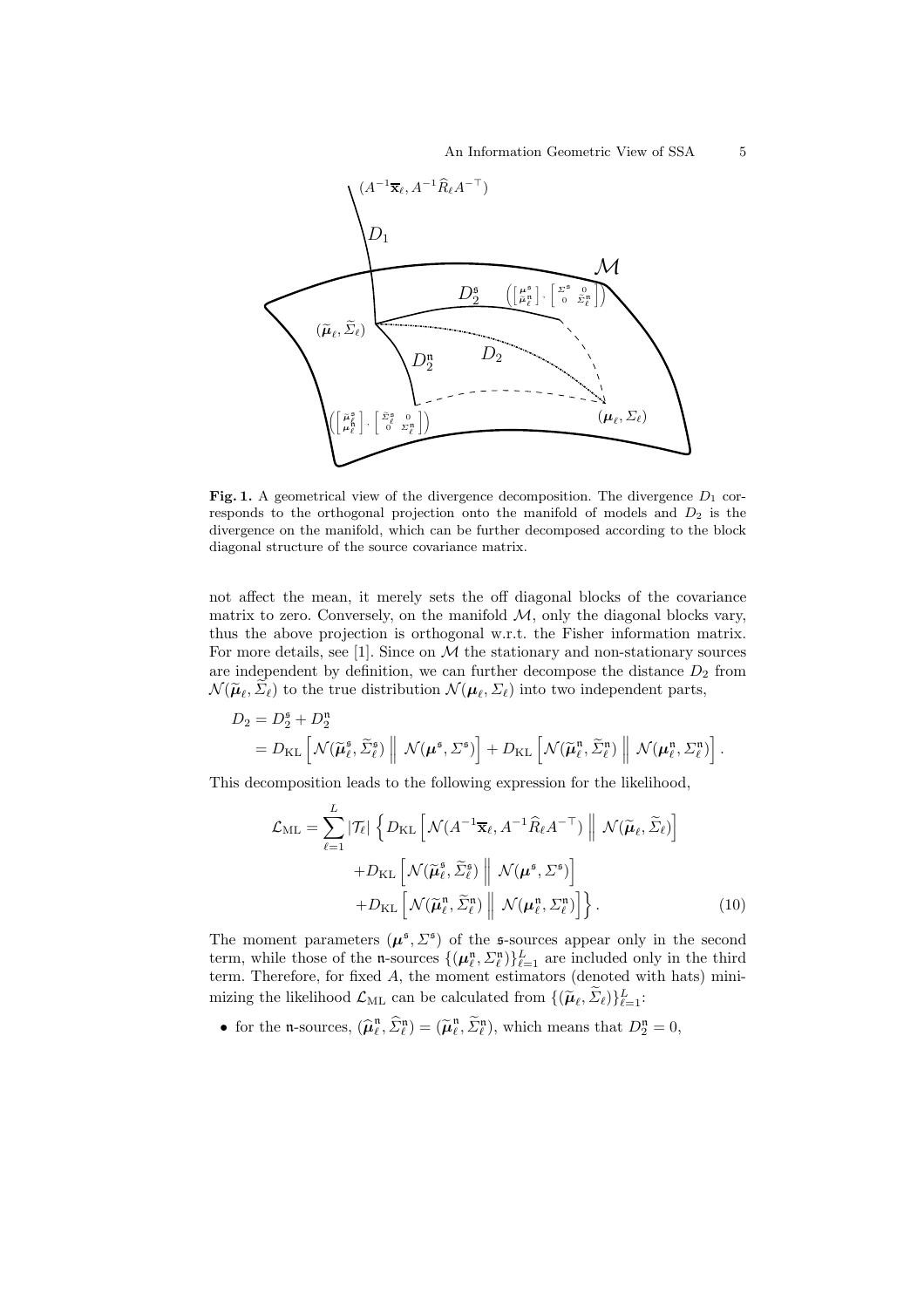- the mean  $\hat{\mu}^{\mathfrak{s}}$  of the s-sources is the weighted average  $\sum_{\ell=1}^{L} \frac{|\mathcal{T}_{\ell}|}{T} \tilde{\mu}_{\ell}^{\mathfrak{s}}$  $\frac{1}{\ell}$  or equivalently  $(A^{-1})^s \overline{\mathbf{x}}$ , where  $\overline{\mathbf{x}} = \frac{1}{T}$  $\frac{1}{T} \sum_{t=1}^{T} \mathbf{x}(t)$  is the global mean,
- the covariance  $\Sigma^{\mathfrak{s}}$  of the s-sources is the projection of the global covariance  $\widehat{R} = \frac{1}{T}$  $\frac{1}{T}\sum_{t=1}^T\left(\mathbf{x}(t)-\overline{\mathbf{x}}\right)\left(\mathbf{x}(t)-\overline{\mathbf{x}}\right)^\top$  onto the  $\mathfrak{s}\text{-space}, \text{i.e.}~\left(A^{-1}\right)^{\mathfrak{s}}\widehat{R}\left\{\left(A^{-1}\right)^{\mathfrak{s}}\right\}^\top$

By substituting these moment estimators, we obtain an objective function to determine the mixing matrix A,

$$
\mathcal{L}_{\text{ML}} = \sum_{\ell=1}^{L} |\mathcal{T}_{\ell}| \left\{ D_{\text{KL}} \left[ \mathcal{N}(A^{-1}\overline{\mathbf{x}}_{\ell}, A^{-1}\widehat{R}_{\ell}A^{-\top}) \middle\| \mathcal{N}(\widetilde{\boldsymbol{\mu}}_{\ell}, \widetilde{\boldsymbol{\Sigma}}_{\ell}) \right] + D_{\text{KL}} \left[ \mathcal{N}(\widetilde{\boldsymbol{\mu}}_{\ell}^{s}, \widetilde{\boldsymbol{\Sigma}}_{\ell}^{s}) \middle\| \mathcal{N}(\widehat{\boldsymbol{\mu}}^{s}, \widehat{\boldsymbol{\Sigma}}^{s}) \right] \right\}.
$$
\n(11)

Moreover, since the solution is undetermined up to scaling, sign and linear transformations within the  $\mathfrak{s}$ - and  $\mathfrak{n}$ -space, we set the estimated  $\mathfrak{s}$ -sources to zero mean and unit variance by centering and whitening of the data, i.e. we write the estimated demixing matrix as  $A^{-1} = B\widehat{W}$  where  $\widehat{W} = \widehat{R}^{-1/2}$  is a whitening matrix and B is an orthogonal matrix. Let  $\overline{y}_{\ell} = \widehat{W} \overline{x}_{\ell}$  and  $\widehat{V}_{\ell} = \widehat{W} \widehat{R}_{\ell} \widehat{W}^{\top}$  be the mean and covariance of the centerized and whitened data  $\mathbf{v}(t) = \widehat{W} \mathbf{x}(t)$  in the  $l$ -th epoch. Then, the objective function becomes

$$
\mathcal{L}_{\text{ML}} = \sum_{\ell=1}^{L} |\mathcal{T}_{\ell}| \left\{ D_{\text{KL}} \left[ \mathcal{N}(B \overline{\mathbf{y}}_{\ell}, B \widehat{V}_{\ell} B^{\top}) \middle\| \mathcal{N}(B \overline{\mathbf{y}}_{\ell}, \text{b-diag}[B^{s} \widehat{V}_{\ell} (B^{s})^{\top}, B^{n} \widehat{V}_{\ell} (B^{n})^{\top}] \right) \right\} + D_{\text{KL}} \left[ \mathcal{N}(B^{s} \overline{\mathbf{y}}_{\ell}, B^{s} \widehat{V}_{\ell} (B^{s})^{\top}) \middle\| \mathcal{N}(\mathbf{0}, I_{d}) \right] \right\},
$$
(12)

where  $B^{\top} = [(B^{\mathfrak{s}})^{\top}, (B^{\mathfrak{n}})^{\top}]$  and "b-diag" denotes the block diagonal matrix with given sub-matrices. The second term coincides with the original SSA objective. The first term comes from the orthogonality assumption and can be regarded as a joint block diagonalization criterion. The implication of this joint objective is illustrated in Section 4. The objective function (12) can be further simplified as

$$
\mathcal{L}_{\mathrm{ML}} = \sum_{\ell=1}^{L} \frac{|\mathcal{T}_{\ell}|}{2} \left\{ \log \det(\widetilde{\Sigma}_{\ell}^{\mathfrak{n}}) - \log \det(\overline{\Sigma}_{\ell}) + (\widetilde{\mu}_{\ell}^{\mathfrak{s}})^{\top} \widetilde{\mu}_{\ell}^{\mathfrak{s}} \right\} + \text{const.} \qquad (13)
$$

where  $\widetilde{\mu}^{\mathfrak{s}} = B^{\mathfrak{s}} \overline{\mathcal{Y}}_{\ell}, \widetilde{\Sigma}_{\ell}^{\mathfrak{s}} = B^{\mathfrak{s}} \widehat{V}_{\ell} (B^{\mathfrak{s}})^{\top}$  and  $\overline{\Sigma}_{\ell} := B \widehat{V}_{\ell} B^{\top} = A^{-1} \widehat{R}_{\ell} A^{-\top}$ . As in the SSA algorithm [3], we optimize the objective function (12) using a gradient descent algorithm taking into account the Lie group structure of the set of orthogonal matrices [12].

## 4 Numerical Example

We compare the performance of our novel method with the original SSA algorithm [3]. In particular, we study the case where the epoch covariance matrices are exactly block diagonalizable as this matches the assumptions of our method.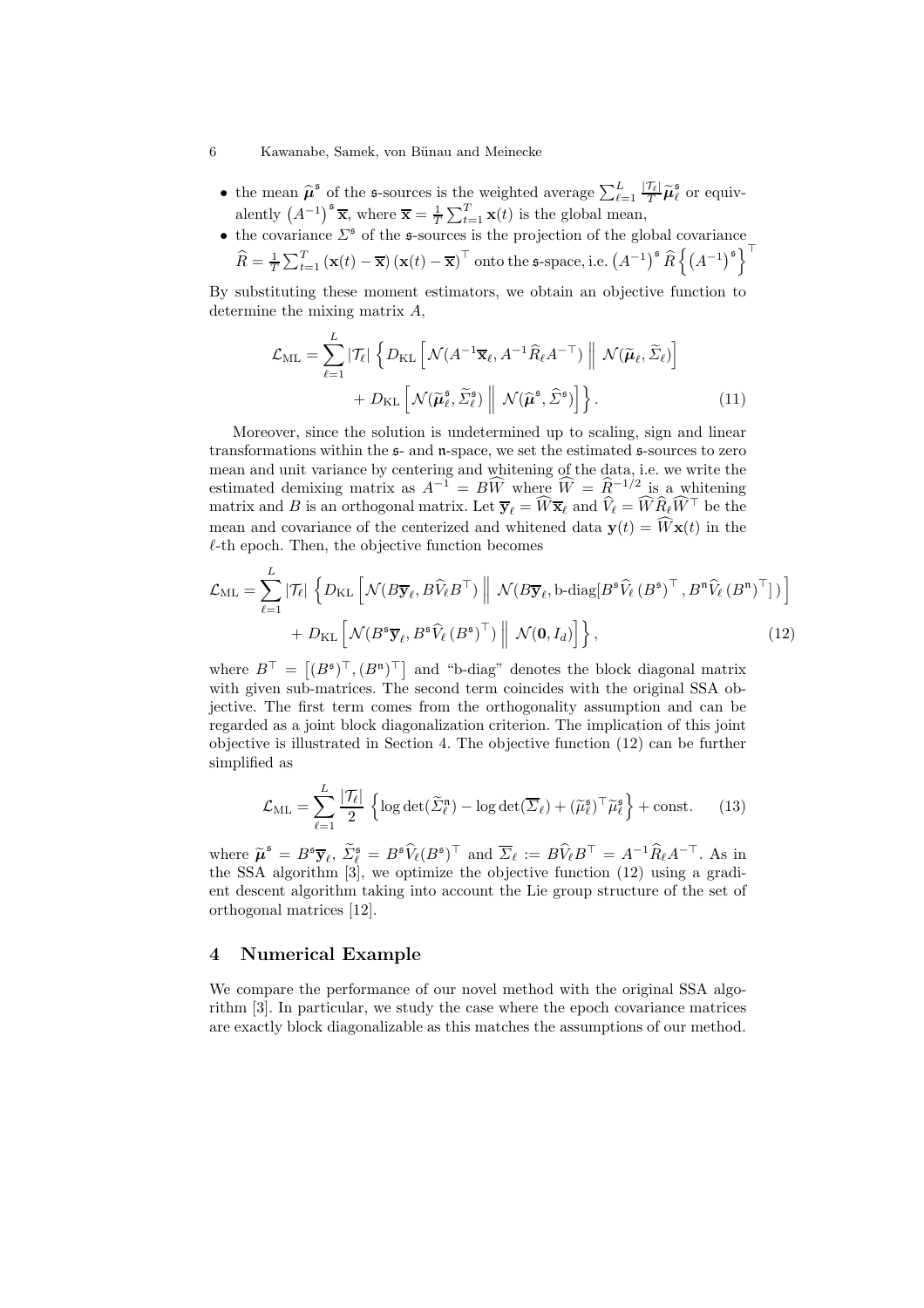In Figure 2, we compare MLSSA and SSA over varying numbers of epochs using 5 stationary sources and a 20-dimensional input space, i.e.  $d = 5$  and  $D =$ 20. For each epoch we randomly sample a block diagonalizable covariance matrix and a mean vector and mix them with a random, but well-conditioned matrix A. Note that no estimation error is introduced as we sample both moments directly. As performance measure we use the median angle to the true n-subspace over 100 trials and represent the 25% and 75% quantiles by error bars. For each trial, in order to avoid local minima, we restart the optimization procedure five times and select the solution with the lowest objective function value.

From the results we see that our method yields a much lower error than the original approach, especially when a small number of epochs is used. For instance, when using MLSSA (red line) 10 epochs are sufficient to achieve negligible errors (around 0.01 degree) whereas for the original SSA algorithm (blue line) more than 30 epochs are required. Although it seems that thanks to the first term in Eq. (12), i.e. joint block diagonalization, MLSSA allows a much faster convergence than the original method, more experiments will be needed to obtain a full picture.



Fig. 2. Performance Comparison between the proposed method (MLSSA) and the original SSA for a varying number of epochs. The red curve shows the performance, measured as the median angle to the true n-subspace over 100 trials, of our method whereas the blue curve stands for the results obtained with SSA. The 25% and 75% quantiles are represented by the error bars. Note that we use randomly sampled block diagonalizable covariance matrices in our experiments and set the dimensionality of the stationary subspace to 5 (out of 20 dimensions). Our proposed method significantly outperforms SSA in this example, especially when less than 30 epochs are used. MLSSA obviously exploits (by the first term in Eq. (12)) the block diagonalizable structure of the covariance matrices and thus reconstructs the true stationary subspace much faster (i.e. with less epochs) than SSA.